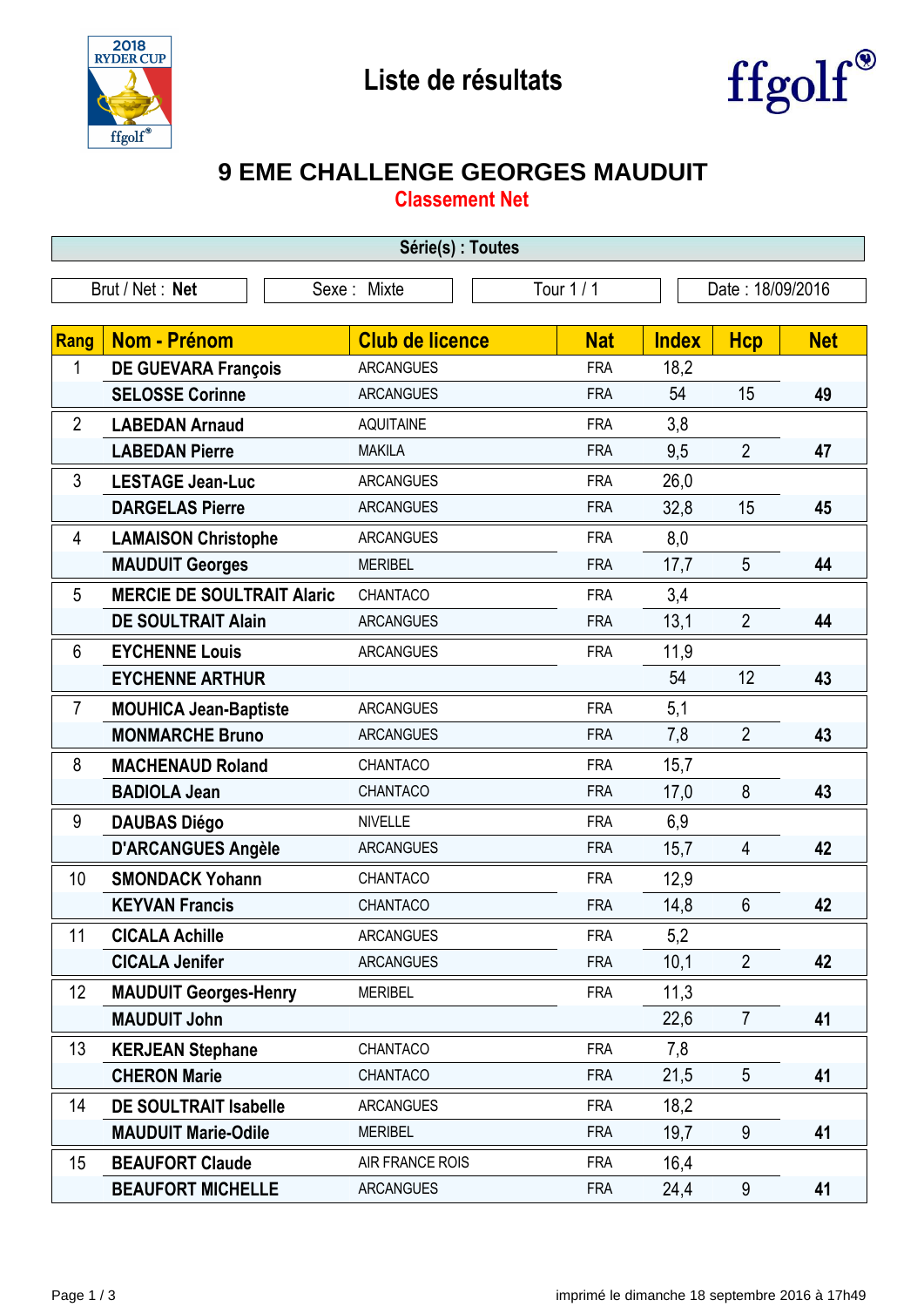| <b>Rang</b> | <b>Nom - Prénom</b>                         | <b>Club de licence</b> | <b>Nat</b> | <b>Index</b> | <b>Hcp</b>      | <b>Net</b> |
|-------------|---------------------------------------------|------------------------|------------|--------------|-----------------|------------|
| 16          | <b>GODARD Denis</b>                         | <b>ARCANGUES</b>       | <b>FRA</b> | 12,4         |                 |            |
|             | <b>ROYER Jean Luc</b>                       | <b>ARCANGUES</b>       | <b>FRA</b> | 18,0         | 6               | 41         |
| 17          | <b>RODRIGUEZ Jean-Bernard</b>               | <b>ARCANGUES</b>       | <b>FRA</b> | 7,2          |                 |            |
|             | <b>MATEU Claudie</b>                        | <b>ARCANGUES</b>       | <b>FRA</b> | 17,7         | 4               | 40         |
| 18          | PEDROUZO Raphael                            | <b>PGA</b>             | <b>FRA</b> | <b>PRO</b>   |                 |            |
|             | <b>LOUPIEN Sébastien</b>                    | <b>ARCANGUES</b>       | <b>FRA</b> | 27,5         | $\overline{4}$  | 40         |
| 19          | <b>DUXIN Christian</b>                      | <b>ROCHEFORT</b>       | <b>FRA</b> | 5,3          |                 |            |
|             | <b>BOUILLONNEC Yves</b>                     | <b>BIARRITZ</b>        | <b>FRA</b> | 8,3          | $\overline{2}$  | 40         |
| 20          | <b>CONCHON Jacques</b>                      | <b>ARCANGUES</b>       | <b>FRA</b> | 10,7         |                 |            |
|             | <b>PIERSON Alain</b>                        | <b>ARCANGUES</b>       | <b>FRA</b> | 11,6         | 5               | 39         |
| 21          | <b>MANIER Jean-Claude</b>                   | <b>ARCANGUES</b>       | <b>FRA</b> | 10,4         |                 |            |
|             | <b>MANDIN Michel</b>                        | <b>DECAUX</b>          | <b>FRA</b> | 11,3         | $5\overline{)}$ | 39         |
| 22          | <b>COUVERCELLE Béatrice</b>                 | <b>ARCANGUES</b>       | <b>FRA</b> | 10,8         |                 |            |
|             | <b>GOSSELIN Jenny</b>                       | <b>ARCANGUES</b>       | <b>FRA</b> | 16,2         | $6\phantom{1}$  | 39         |
| 23          | <b>LALANDE Christian</b>                    | <b>ARCANGUES</b>       | <b>FRA</b> | 13,7         |                 |            |
|             | <b>ROUY Philippe</b>                        | <b>ARCANGUES</b>       | <b>FRA</b> | 34,2         | 10              | 39         |
| 24          | <b>LAMY Maurice</b>                         | <b>ARCANGUES</b>       | <b>FRA</b> | 12,5         |                 |            |
|             | <b>LAFARGUE Alain</b>                       | <b>ARCANGUES</b>       | <b>FRA</b> | 19,6         | $\overline{7}$  | 39         |
| 25          | <b>PETIT Stéphane</b>                       | <b>ARCANGUES</b>       | <b>FRA</b> | 13,6         |                 |            |
|             | <b>PETIT Fréderique</b>                     | <b>ARCANGUES</b>       | <b>FRA</b> | 18,1         | $\overline{7}$  | 38         |
| 26          | <b>ENCUENTRA Jean Franc</b>                 | <b>AQUITAINE</b>       | <b>FRA</b> | <b>PRO</b>   |                 |            |
|             | <b>ENCUENTRA Annie</b>                      | <b>ARCANGUES</b>       | <b>FRA</b> | 8,0          | 1               | 38         |
| 27          | <b>BOUTELOUP-LEMERLE Caroline ARCANGUES</b> |                        | <b>FRA</b> | 8,0          |                 |            |
|             | <b>LAYUS Catherine</b>                      | <b>ARCANGUES</b>       | <b>FRA</b> | 18,8         | 5               | 38         |
| 28          | <b>MALLET Frederic</b>                      | LA PREE                | <b>FRA</b> | 27,5         |                 |            |
|             | <b>DRUIT Sébastien</b>                      | <b>SAINTES</b>         | <b>FRA</b> | 54           | 18              | 38         |
| 29          | <b>GLEIZES Gérard</b>                       | <b>ARCANGUES</b>       | <b>FRA</b> | 11,8         |                 |            |
|             | <b>BOURGOIS Luc</b>                         | <b>ARCANGUES</b>       | <b>FRA</b> | 22,1         | $\overline{7}$  | 37         |
| 30          | <b>HERVE Bernard</b>                        | <b>ARCANGUES</b>       | <b>FRA</b> | 18,8         |                 |            |
|             | <b>MOUCHET Brigitte</b>                     | <b>ARCANGUES</b>       | <b>FRA</b> | 22,6         | 10              | 37         |
| 31          | <b>COMTE Thomas</b>                         | <b>TARBES TUMULUS</b>  | <b>FRA</b> | 4,2          |                 |            |
|             | <b>COMTE Jean Marc</b>                      | <b>BIGORRE</b>         | <b>FRA</b> | 6,6          | 1               | 37         |
| 32          | <b>BIRE Joël</b>                            | <b>ARCANGUES</b>       | <b>FRA</b> | 11,4         |                 |            |
|             | <b>DE MONTGRAND Véronique</b>               | <b>ARCANGUES</b>       | <b>FRA</b> | 15,5         | $6\phantom{1}$  | 37         |
| 33          | <b>DELEPORTE Benoit</b>                     | POITOU/CHARENTE        | <b>FRA</b> | 11,7         |                 |            |
|             | <b>MERCIER Jean Louis</b>                   | <b>BETHEMONT</b>       | <b>FRA</b> | 19,8         | $6\phantom{1}$  | 36         |
| 34          | <b>POTTIER Paule</b>                        | <b>ARCANGUES</b>       | <b>FRA</b> | 16,9         |                 |            |
|             | <b>GUERACAGUE Geneviève</b>                 | <b>ARCANGUES</b>       | <b>FRA</b> | 18,3         | 9               | 36         |
| 35          | <b>CABALLERO Manuel</b>                     | <b>ARCANGUES</b>       | <b>FRA</b> | 23,4         |                 |            |
|             | <b>HERBIN Philippe</b>                      | <b>MARIVAUX</b>        | <b>FRA</b> | 23,9         | 12              | 35         |